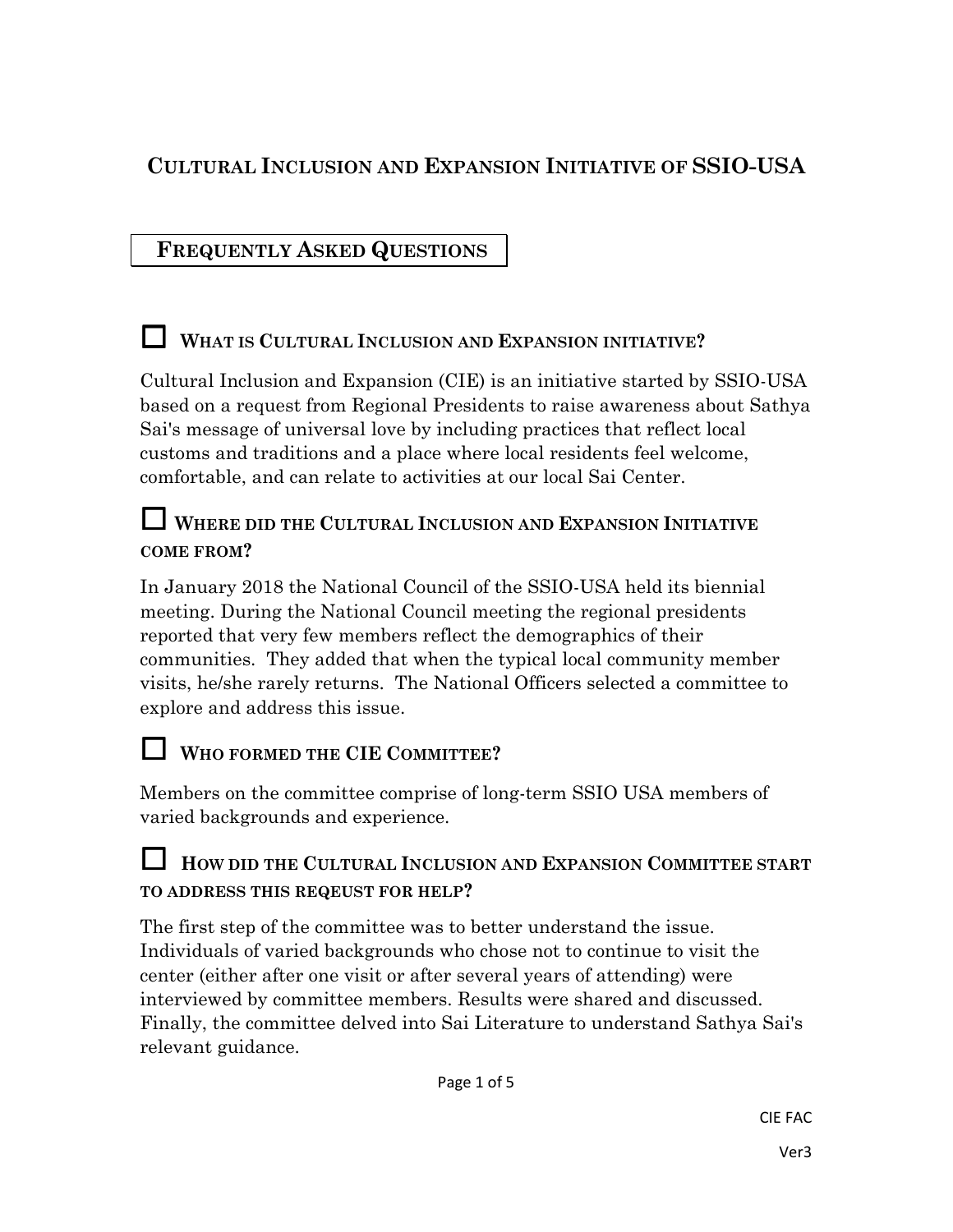# **<sup>W</sup>HAT HAS SATHYA SAI SAID ABOUT THIS TOPIC?**

An addendum of relevant quotes by Sathya Sai on this topic is available at https://sathyasai.us/cie

#### **<sup>W</sup>HAT DOES THE SSIO <sup>M</sup>ANUAL SAY ABOUT CULTURAL RELEVANCE?**

The section on Cultural Relevance in the Operations Manual of the SSIO, includes "'Ideal Sathya Sai Center meetings provide spiritual upliftment to members and are welcoming to people in the community in which the Sathya Sai Center exists. To be welcoming, Sathya Sai Center meetings should have a spiritual basis and not oriented towards set rituals or to any one religion or language. It is important to remember that Sathya Sai Baba came for all people, so the Sathya Sai Center or Sathya Sai Group should not be identifying with one particular religion."

#### **<sup>H</sup>OW CAN THE CIE <sup>T</sup>EAM HELP MEMBERS OF SAI CENTER TO BECOME MORE INCLUSIVE AND EXPANSIVE?**

The CIE team has developed study circle materials that will give devotees in centers many teachings of Sai Baba relevant to this area to reflect upon, and questions to elicit deeper thought and discussion. After contemplating and discussing these teachings in center study circles, those centers or groups, or sub-groups from within centers, may decide to make changes to become more inclusive to all community residents, and expansive in thoughts and words and activities that may advance their sense of "expanding love towards all, at all times."

#### **<sup>W</sup>ILL SAI PUBLIC MEETINGS AND OTHER PUBLIC OUTREACH ACTIVITIES HELP?**

Public meetings and other Sai Public Outreach activities will help spread the teachings of Sathya Sai Baba and introduce many people to the Sai Centers. But some reports described people who attended a public meeting and were moved by the topics of Human Values and Universality but were disappointed when they attended a center meeting. The meetings were not multi faith or universal in nature.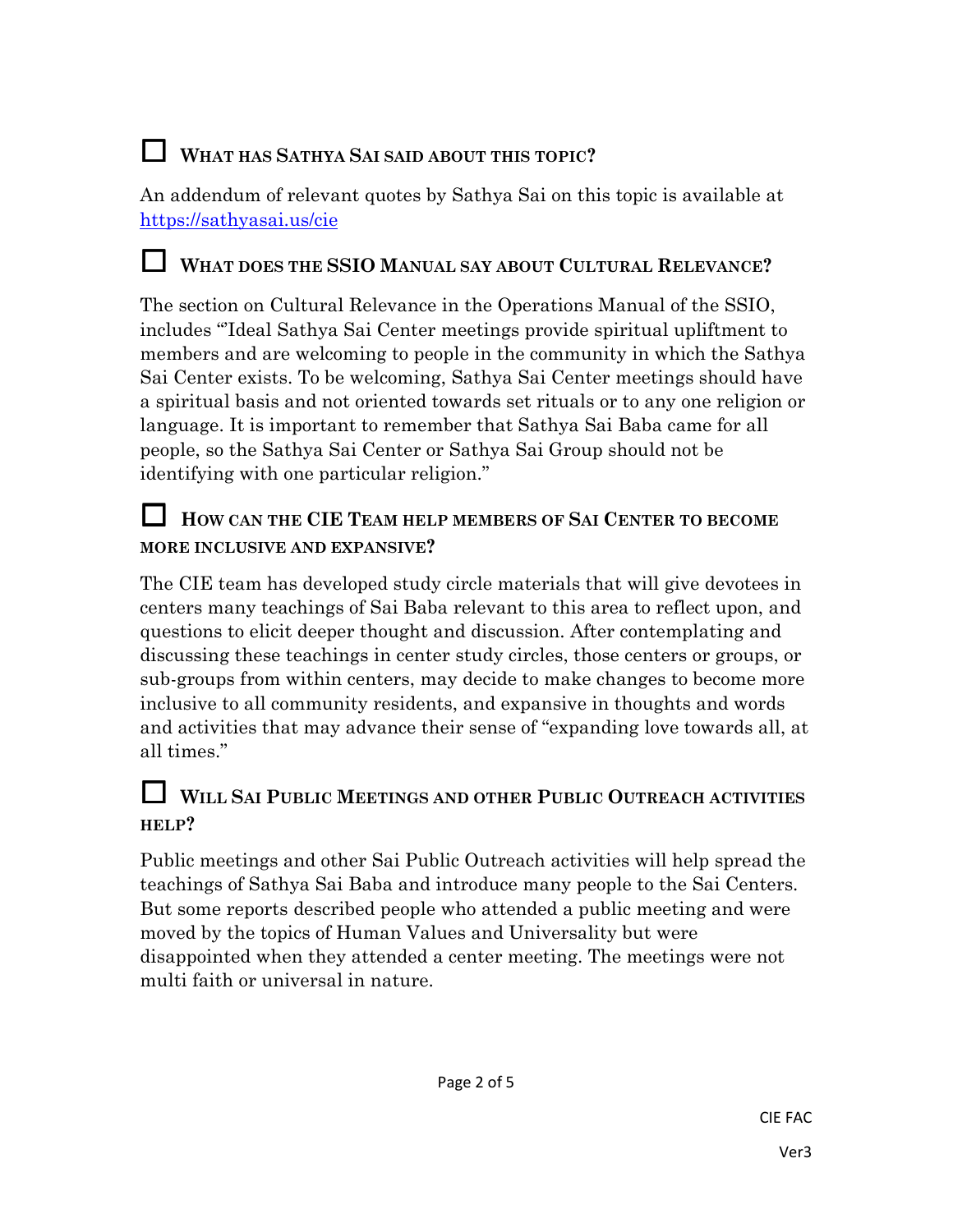## **<sup>M</sup>ANY SAI YOUNG ADULTS GREW UP IN THE USA. <sup>A</sup>RE THEY HELPING NEW COMERS FEEL MORE COMFORTABLE?**

Many Sai YAs understand how the perception of some Sai Centers can confuse visitors and those YAs will be a significant help to centers. There is a national effort to help YAs become more active in their centers.

During a breakout session with the Adult YA Advisors during a YA Leadership Retreat in September 2018 the National YA Advisors developed an exercise that solicited the primary challenges that the Young Adult groups were experiencing. The top challenge was "Disengagement" of YAs, many who left the centers as well as the YA gatherings. The reasons shared appeared similar to the reasons many new comers and Americans of Diverse Origins gave for leaving or not returning to center meetings. One pertinent comment by a Young Adult who stopped attendance in center functions that reflects many reasons given was, "The center is more a cultural gathering and not a spiritual group. I want a spiritual group to learn from now."

## **<sup>D</sup>O WE HAVE TO CHANGE OUR SAI CENTER?**

No. From the beginning the CIE team worked under "Source, not force" in developing the Cultural Inclusion and Expansion Initiative.

#### **<sup>H</sup>OW CAN CENTERS SHARE IDEAS ABOUT WAYS TO ENHANCE THE CIE INITIATIVE?**

There will be a value in sharing ideas and efforts to enhance cultural expansion and inclusion, and their successful consequences, and lessons that are learned. Centers may send their thoughts and descriptions of endeavors to their Regional Devotion Coordinator. Regional Devotional Coordinators have access to a special portal on the national SSIO-USA website designed to promote collaboration and exchange of ideas. Every effort will be made to support ideas and actions to help centers become more open and welcoming to Americans of Diverse Origins.

# **<sup>W</sup>HAT IS THE GOAL OF THE CIE <sup>I</sup>NITIATIVE?**

The initial goal of the Cultural Inclusion and Expansion initiative is to support devotees in all centers to more fully understand why many visitors, especially Americans of Diverse Origin population looking for ways to connect to a universal spiritual group that respects and embraces members of all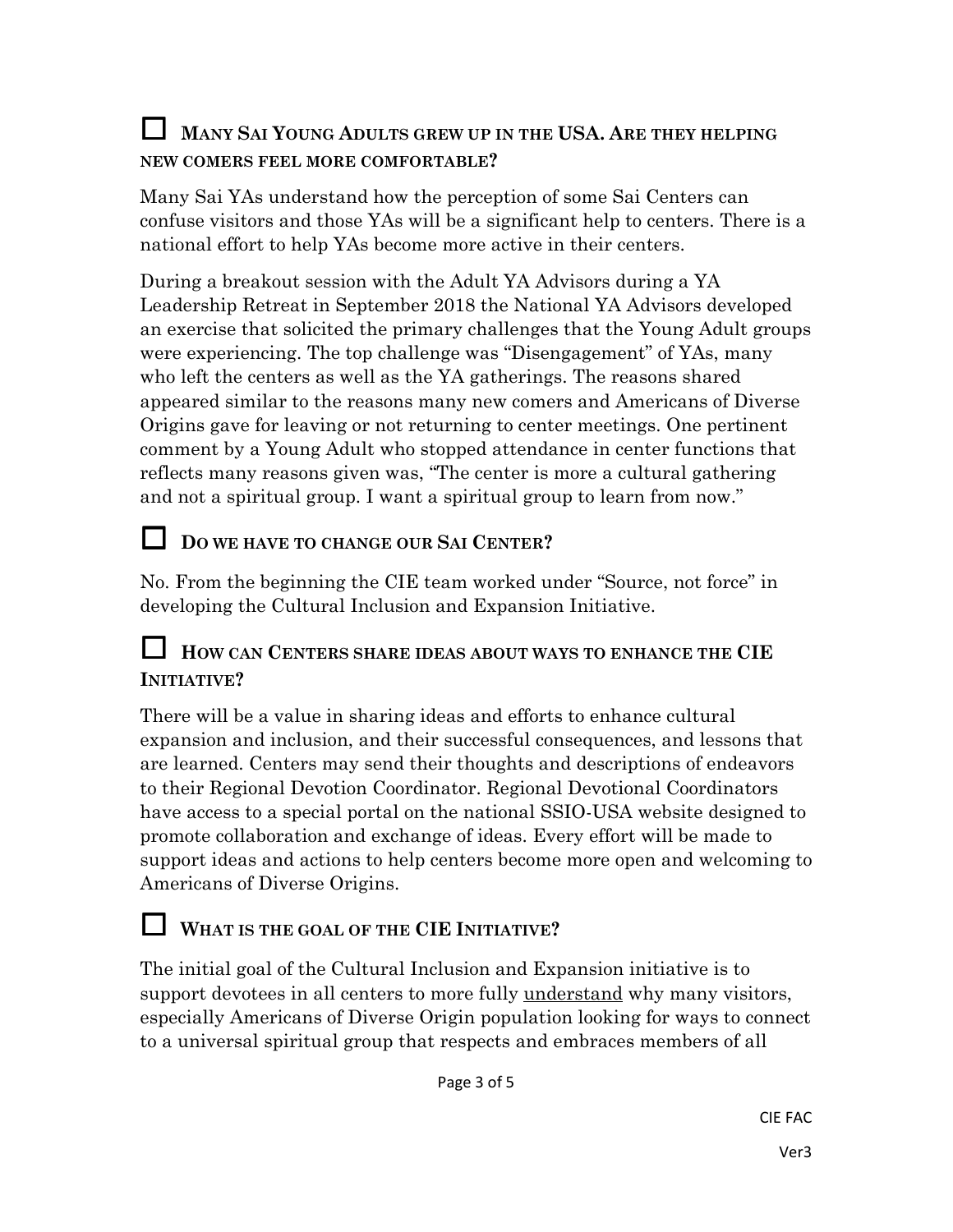faiths, do not return to Sai center meetings. This will also increase awareness of why many Young Adults begin to disengage from activities in the centers and YA groups. The goal goes beyond understanding by also stimulating reflection and discussion on ways to help centers take advantage of the teachings of Sathya Sai Baba to address the needs of visitors and Young Adults in ways that will more fully satisfy their spiritual quest.

## **<sup>A</sup>RE WE TRYING TO INCREASE CENTER MEMBERSHIP WITH THIS INITIATIVE?**

No. The term expansion refers to the expansion of consciousness and selftransformation that comes from an active acceptance of the underlying unity of all creation. "Expansion is my life" says Sathya Sai Baba.

#### **<sup>H</sup>OW CAN CENTER MEMBERS BE MADE AWARE OF THIS INITIATIVE AS ATTENDANCE IS AN ISSUE FOR STUDY CIRCLES? ALSO, SSE CLASSES ARE HELD IN PARALLEL TO STUDY CIRCLE TIMES. HOW CAN SSE TEACHERS BE INCLUDED IN STUDY CIRCLES?**

Here are a few suggestions to share this initiative with all members of the Center:

- 1) A new workshop is developed that can be scheduled by regions for those who are busy during Study Circle time.
- 2) Split devotional singing time with Study Circles as there are more attendees for Devotional singing including SSE teachers.
- 3) Provide a 5-minute summary of key points from Study Circles at the conclusion of Devotional singing. A slight variation of this suggestion is to use the Study Circle quote for sharing "Thought of the Day" reading and having a 5-10 minute discussion on it.
- 4) Some Center officers are planning to conduct the Study Circles among the Center officers before sharing with Center members. SSE teachers can be included in these Study Circle times and summary of the discussion can be presented by each group.

# **<sup>W</sup>HO CAN I CONTACT TO SCHEDULE THE NEW WORKSHOP?**

The workshop can be requested by contacting your Regional President or Regional Devotion Coordinator.